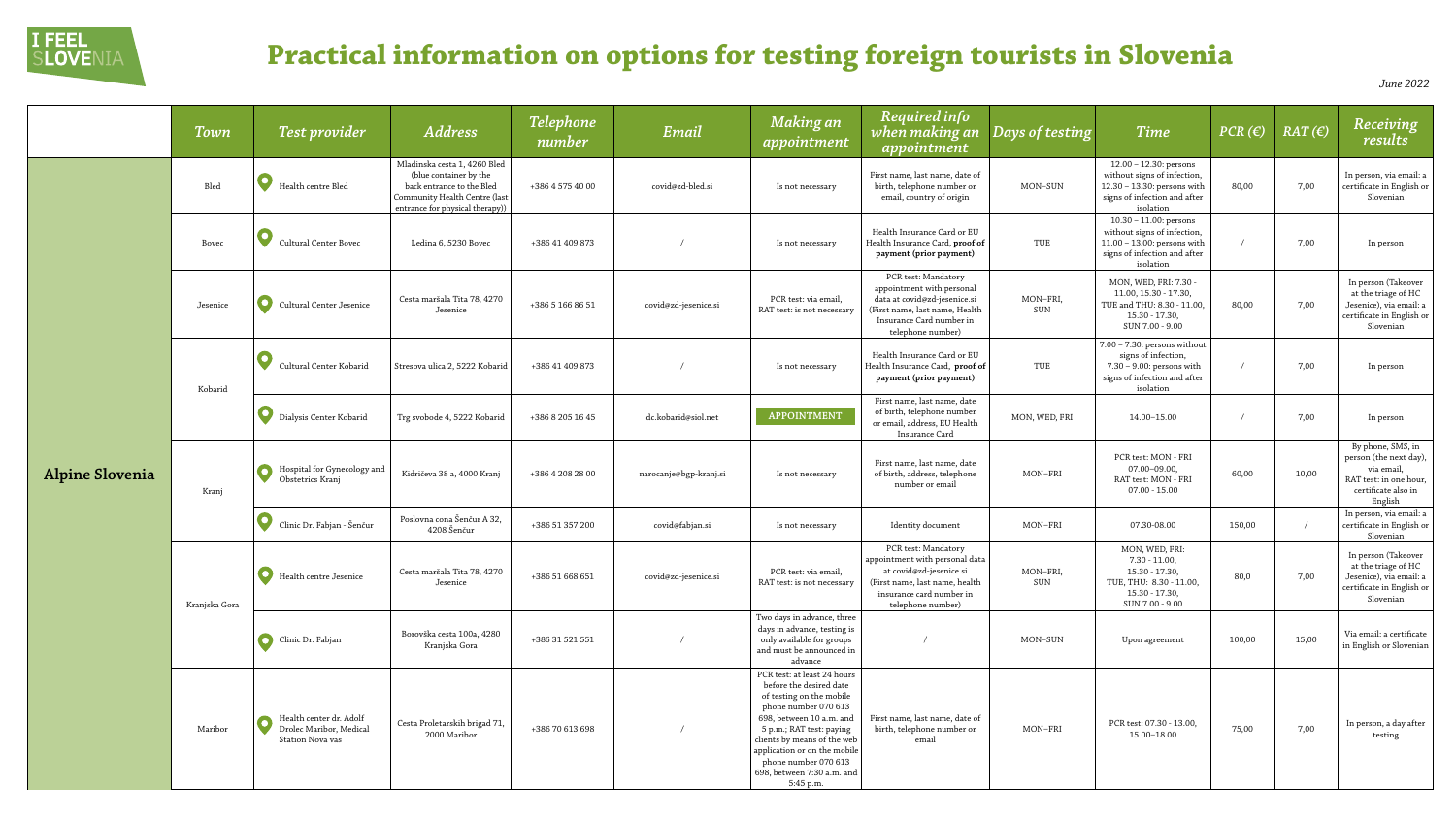|                         | Town       | Test provider                                        | <b>Address</b>                                                            | <b>Telephone</b><br>number          | Email                         | <b>Making an</b><br>appointment                                                                                               | <b>Required info</b><br>when making an<br>appointment                                                   | Days of testing                                         | Time                                                                                                                                                              | PCR(E) | $RAT(\epsilon)$                 | Receiving<br>results                                                                      |
|-------------------------|------------|------------------------------------------------------|---------------------------------------------------------------------------|-------------------------------------|-------------------------------|-------------------------------------------------------------------------------------------------------------------------------|---------------------------------------------------------------------------------------------------------|---------------------------------------------------------|-------------------------------------------------------------------------------------------------------------------------------------------------------------------|--------|---------------------------------|-------------------------------------------------------------------------------------------|
|                         | Nazarje    | Nazarje Cultural Center<br>(provider ZSHC Nazarje)   | Savinjska cesta 2,<br>3331 Nazarje                                        | +386 3 83 92 482                    | covid@zszd.si                 | PCR test: one day in<br>advance<br>RAT test: is not necessary                                                                 | PCR test: first name, last name,<br>date of birth, telephone number<br>or email                         | MON-FRI                                                 | PCR test: 8.00-8.30<br>RAT test: 6.30-8.00                                                                                                                        | 80,00  | 7,00                            | PCR: via email<br>HAGT: in person, via<br>email: a certificate in<br>English or Slovenian |
|                         | Radovljica | Health center Radovljica                             | Kopališka cesta 7,<br>4240 Radovljica                                     | +386 4 537 03 00                    | tajnistvo@zd-radovljica.si    | PCR test: on the telephone<br>number 030 702 882<br>MON - FRI, from 8 to 10 a.m.<br>RAT test: is not necessary                |                                                                                                         | MON-FRI                                                 | RAT test:<br>MON, TUE, WED, FRI:<br>$12.00 - 13.00$<br>WED: 14.00 - 15.00                                                                                         | 80,00  | 7,00                            | In person, SMS                                                                            |
| <b>Alpine Slovenia</b>  |            | Tolmin School Center,<br>Sports Hall (back entrance) | Dijaška ulica 18, 5220 Tolmin                                             | +386 41 409 873                     | covid19@zd-tolmin.si          | Is not necessary                                                                                                              |                                                                                                         | MON-FRI                                                 | TIME TABLE                                                                                                                                                        |        | 7,00                            | By phone, in person                                                                       |
|                         | Tolmin     | Health center Tolmin                                 | Prešernova ulica 6a,<br>5220 Tolmin                                       | +386 41 409 873                     | covid19@zd-tolmin.si          | PCR test: 8.00 - 12.00                                                                                                        | First name, last name, date<br>of birth, telephone number<br>or email, proof of payment<br>(prepayment) | MON-FRI                                                 | 8.00 - 9.30: persons without<br>signs of infection,<br>$10.00 - 13.00$ : persons with<br>signs of infection and after<br>isolation                                | 85,00  |                                 | In person (Triaža or<br>Emergency medical car<br>ambulance), by email                     |
|                         |            |                                                      |                                                                           |                                     |                               |                                                                                                                               |                                                                                                         |                                                         |                                                                                                                                                                   |        |                                 |                                                                                           |
|                         | Brnik      | Ljubljana Jože Pučnik<br>Airport                     | Zg. Brnik 130a, 4210 Brnik-<br>Aerodrom, terminal A                       | +386 1 436 82 17                    | testiranje@zzzdravje.si       | Online at: https://<br>testiranja.si/covid-testing/<br>or at the information desk,<br>MON-THU: 8.00-18.00,<br>FRI: 8.00-15.00 | First name, last name, date of<br>birth, telephone number<br>or email, KZZ number                       | MON-SUN                                                 | Every day, in accordance with<br>the appointment schedule                                                                                                         | 95,00  | 20,00                           | In person                                                                                 |
|                         | Črnomelj   | Health centre Črnomelj                               | Delavska pot 4,<br>8340 Črnomelj                                          | +386 7 62 05 762                    | pcr.testiranje@zd-crnomelj.si | PCR test: one day in<br>advance                                                                                               | First name, last name, date of<br>birth, telephone number or<br>email                                   | MON-FRI                                                 | RAT test:<br>MON: 07.00 - 15.00;<br>TUE - THU:<br>$07.00 - 09.00, 12.00$<br>14.00;<br>FRI: 07.00 - 14.00;<br>PCR test: by appointment<br>or at 09.00 and at 11.00 | 70,00  | 7,00                            | In person, via email: a<br>certificate in English or<br>Slovenian                         |
|                         | Idrija     | Health centre Idrija                                 | Ulica Otona Župančiča 3,<br>5280 Idrija                                   | +386 5 37 34 200                    |                               | Is not necessary,<br>prepayment                                                                                               |                                                                                                         | PCR test:<br>MON, WED-FRI<br>RAT test:<br>MON, WED, FRI | PCR test: 07.30 - 08.30;<br>RAT test: 11.00 - 13.30                                                                                                               | 85,00  | 7,00                            | In person                                                                                 |
|                         | Kočevje    | Medicointerna d.o.o.                                 | Roška cesta 18, 1330 Kočevje                                              | +386 40 314 547                     | koronavirus@zdkocevje.si      | Yes                                                                                                                           | First name, last name, date of<br>birth, telephone number, email                                        | MON-SAT                                                 | 08.00-09.00                                                                                                                                                       | 90,00  | 7,00                            | In person                                                                                 |
| Ljubljana &             | Ljubljana  | Nyd Covid point                                      | Ilirija - Koseze parking lot,<br>Vodnikova cesta 155, 1000<br>Ljubljana   | +386 30 652 502                     | covid@nyd.care                | <b>APPOINTMENT</b>                                                                                                            | First name, last name,<br>telephone number or email                                                     | MON-SUN                                                 | $8.00 - 19.45$                                                                                                                                                    | 80,00  | 7,00                            | Via email: a certificate<br>in English or Slovenian                                       |
| <b>Central Slovenia</b> |            | Health centre Ljubljana                              | COVID point P+R Stanežiče<br>parking lot                                  | +386 31 619 359;<br>+386 31 619 255 |                               | PCR test: three days in<br>advance, RAT test: is not<br>necessary                                                             | proof of payment<br>(prepayment), name and<br>surname                                                   | RAT test: MON-SAT                                       | MON-FRI: 7.00-15.30;<br>SAT and holidays:<br>09.00-11.30                                                                                                          | 85,00  | 7,00                            | By phone                                                                                  |
|                         |            | Health centre Zdravje                                | Vilharjev podhod 1, 1000<br>Ljubljana (Platform along<br>Vilharjeva Road) | +386 1 436 82 17                    | testiranje@zzzdravje.si       | Is not necessary                                                                                                              | Identity document                                                                                       | MON-FRI                                                 | MON-THU: 16.00-18.00;<br>FRI: 14.00-16.00                                                                                                                         | 85,00  | 7,00                            | By phone                                                                                  |
|                         |            | Health centre Zdravje                                | Kongresni trg, 1000 Ljubljana                                             | +386 1 436 82 17                    | testiranje@zzzdravje.si       | Is not necessary                                                                                                              | Identity document                                                                                       | MON-SAT                                                 | MON-FRI: 09.00-18.00;<br>SOB: 9.00-14.00                                                                                                                          | 85,00  | 7,00                            | By phone                                                                                  |
|                         |            | Health centre Zdravje                                | Parking TIVOLI,<br>1000 Ljubljana                                         | +386 1 436 82 17                    | testiranje@zzzdravje.si       | Is not necessary                                                                                                              | Identity document                                                                                       | MON-FRI                                                 | MON-FRI: 08.00-12.00                                                                                                                                              | 85,00  | 7,00                            | By phone                                                                                  |
|                         | Logatec    | Health centre Logatec                                | Notranjska cesta 2,<br>1370 Logatec                                       | +386 1 7508 245                     | info@zd-logatec.si            | One day in advance, 07.00-<br>19.00 via email, by phone                                                                       | First name, last name, date of<br>birth, telephone number or<br>email, if you need certificate          | MON-FRI                                                 | 7.00-19.00                                                                                                                                                        | 80,00  | 7,00                            | In person, via email: a<br>certificate in English or<br>Slovenian                         |
|                         | Novo mesto | Health centre Novo mesto                             | Kandijska cesta 4,<br>8000 Novo mesto                                     | +386 7 391 67 00                    | info@zd-nm.si                 |                                                                                                                               |                                                                                                         | MON-FRI                                                 | $09.00 - 11.00$ in<br>$13.00 - 15.00$                                                                                                                             |        | 7,00                            | In person, via email                                                                      |
|                         | Medvode    | Health centre Medvode                                | Ostrovrharjeva Ul. 6,<br>1215 Medvode                                     | +386 1 361 99 00                    |                               | Is not necessary                                                                                                              |                                                                                                         | MON-FRI                                                 | $07.00$ - $09.00$                                                                                                                                                 |        | 7,00                            | Via email: a certificate<br>in English                                                    |
|                         | Metlika    | Physiotherapy Mužar,<br>Andreja Mužar                | CBE 71, 8330 Metlika                                                      | +386 40 500 696                     | fthmuzar@gmail.com            | Is not necessary                                                                                                              | First name, last name, date of<br>birth, telephone number<br>or email                                   | MON-FRI                                                 | MON-FRI: 15.00-16.00;<br>SAT: 9.00-10.00;<br>SUN: 17.00-18.00;                                                                                                    |        | PON-SOB:<br>15,00<br>NED: 20,00 | In person, via email: a<br>certificate in English                                         |

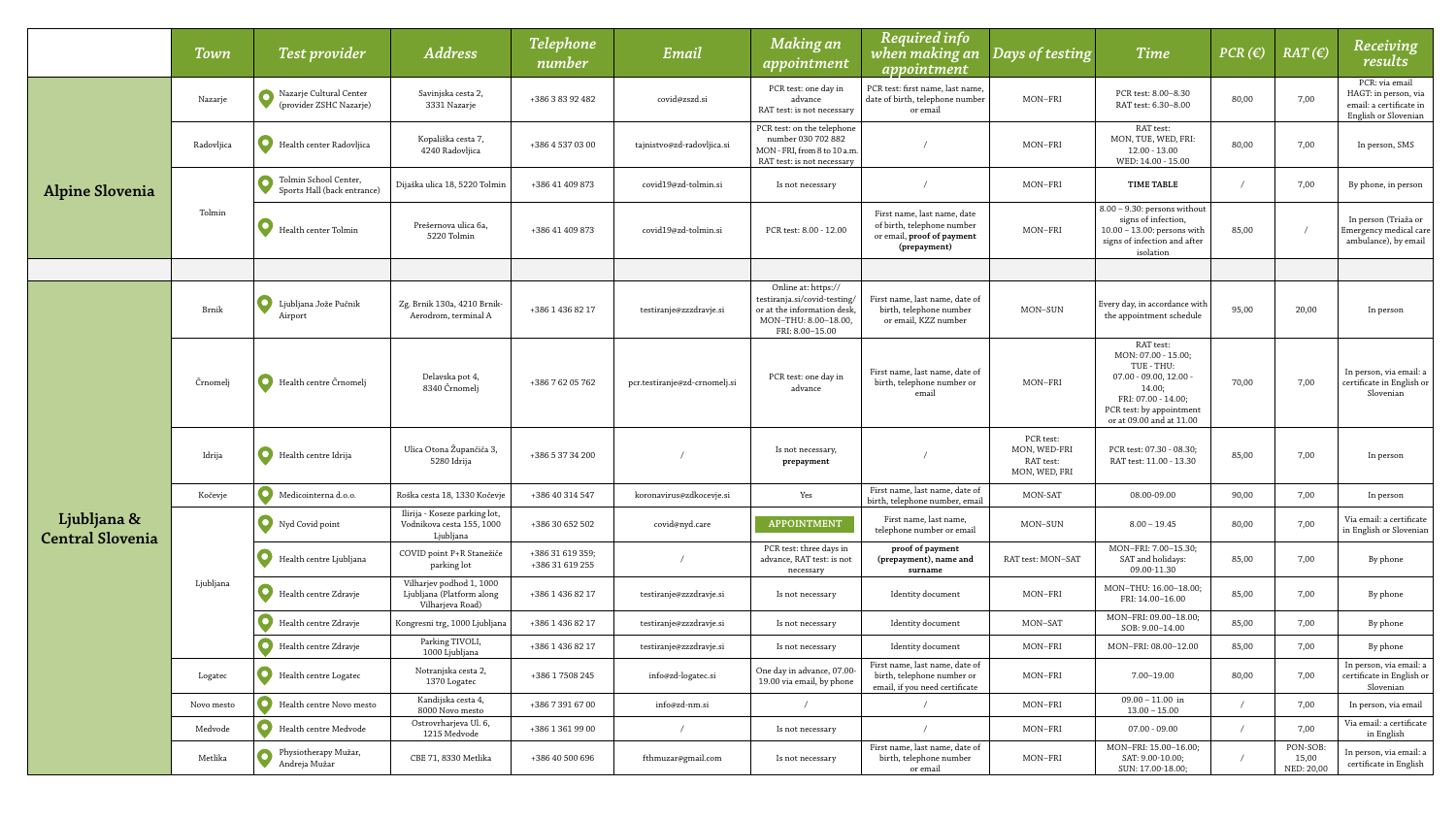|                      | Town              | <b>Test provider</b>                | <b>Address</b>                                                                      | <b>Telephone</b><br>number           | Email                      | Making an<br>appointment                                                   | <b>Required info</b><br>when making an<br>appointment                                                                                                                  | Days of testing                               | <b>Time</b>                                                                                | PCR(E) | $RAT(\epsilon)$ | Receiving<br>results                                                        |
|----------------------|-------------------|-------------------------------------|-------------------------------------------------------------------------------------|--------------------------------------|----------------------------|----------------------------------------------------------------------------|------------------------------------------------------------------------------------------------------------------------------------------------------------------------|-----------------------------------------------|--------------------------------------------------------------------------------------------|--------|-----------------|-----------------------------------------------------------------------------|
|                      | Brežice           | Health centre Brežice               | Černelčeva cesta 8,<br>8250 Brežice                                                 | +386 31 664 455                      | covid@zd-brezice.si        | PCR test: one day in<br>advance,<br>RAT test: is not necessary             | First name, last name, date of<br>birth, telephone number or<br>email, when you need certificate                                                                       | MON-FRI                                       | PCR test: by appointment,<br>RAT test: MON-FRI<br>12.00-12.30                              | 100,00 | 7,00            | In person, by phone, via<br>email: a certificate in<br>English or Slovenian |
|                      | Celje             | Health centre Celje                 | Gregorčičeva 5, 3000 Celje<br>(behind the ambulance<br>station, a masonry building) | +386 3 543 40 00                     | pcr.hitritesti@zd-celje.si | Yes                                                                        | First name, last name, date of<br>birth, telephone number or<br>email, identity document                                                                               | MON-FRI                                       | 07.00-10.00,<br>11.00-14.00                                                                | 80,00  | 7,00            | In person, SMS                                                              |
|                      |                   | PARACELZUS, medical<br>center       | Kersnikova ulica 17a,<br>3000 Celje                                                 | +386 3 828 08 00                     | info@para celzus.si        | Two days in advance                                                        | First name, last name, date of<br>birth, telephone number or<br>email, identity document                                                                               | MON-FRI                                       | 8.00-12.00 (or by<br>appointment)                                                          | 80,00  | 9,00            | Via email: a certificate<br>in English                                      |
|                      |                   | Estetika Fabjan                     | Aškerčeva ulica 14, 3000 Celje<br>(Celeia Park)                                     | +386 51 391 195                      | covid@medicalfabjan.si     | Is not necessary                                                           | Health Insurance Card, identity<br>document                                                                                                                            | MON-SUN                                       | MON-SAT: 07.00-09.00,<br>17.00-19.00,<br>SUN: 08.00-10.00,<br>$18.00 - 20.00$              | 100,00 | 7,00            | In person, via email: a<br>certificate in English or<br>Slovenian           |
| Thermal<br>Pannonian | Čatež ob Savi     | Health centre Brežice               | Černelčeva cesta 8,<br>8250 Brežice                                                 | +386 31 664 455                      | covid@zd-brezice.si        | PCR test: one day in<br>advance<br>RAT test: is not necessary              | First name, last name, date of<br>birth, telephone number or<br>email, when you need certificate                                                                       | MON-FRI                                       | PCR test: by appointment,<br>RAT test: MON-FRI:<br>12.00-12.30                             | 100,00 | 7,00            | In person, by phone, via<br>email: a certificate in<br>English or Slovenian |
|                      | Dolenjske Toplice | Health centre Novo mesto            | Kandijska cesta 4,<br>8000 Novo mesto                                               | +386 7 391 67 00                     | info@zd-nm.si              | Is not necessary                                                           |                                                                                                                                                                        | MON-FRI                                       | $09.00 - 11.00$ and<br>$13.00 - 15.00$                                                     |        | 7,00            | In person, by phone                                                         |
|                      | Gornja Radgona    | Health centre Gornja<br>Radgona     | Partizanska cesta 40,<br>9250 Gornja Radgona                                        | +386 2 564 86 00                     | covid@zd-gr.si             | Via email, the date and<br>time of the test is then<br>announced           | First name, last name, date of<br>birth, telephone number or<br>email, when you need certificate<br>(foreigners must also provide a<br>personal identification number) | MON-SUN                                       | RAT test:<br>MON-FRI: 07.30 - 08.00<br>$SUN: 08.00 - 08.15$                                | 85,00  | 7,00            | In person                                                                   |
| Slovenia             | Krško             | Health centre Krško                 | Cesta Krških žrtev 132c<br>8270 Krško                                               | +386 41 463 148                      | uprava@zd-krsko.si         | One day in advance                                                         | First name, last name, date of<br>birth, telephone number or<br>email, identity document                                                                               | MON-FRI                                       | 7.00-08.00                                                                                 | 100,00 | 9,50            | In person, by phone, via<br>email: a certificate in<br>English or Slovenian |
|                      |                   | ARISTOTEL, health<br>centrer d.o.o. | Kolodvorska 7a,<br>8270 Krško                                                       | +386 7 49 03 000,<br>+386 51 263 700 | info@aristotel.si          | Is not necessary                                                           | First name, last name, date of<br>birth, telephone number<br>or email                                                                                                  | MON-FRI                                       | 7.00-19.00 (check schedule<br>before arrival)                                              | 95,00  | 7,00            | In person, by phone, via<br>email: a certificate in<br>English or Slovenian |
|                      | Ljutomer          | Health centre Ljutomer              | Cesta I. slovenskega tabora 2,<br>9240 Ljutomer                                     | +386 2 585 1400                      | covid19@zd-lju.si          | Yes (PCR)                                                                  | Identity document                                                                                                                                                      | MON-FRI,<br>SUN                               | RAT test: MON-FRI:<br>$13.00 - 14.00;$<br>SUN: 08.00-09.00;<br>PCR test: by appointment    | 85,00  | 7,00            | In person, by phone                                                         |
|                      | Lendava           | Health centre Lendava               | Kidričeva ulica 34,<br>9220 Lendava                                                 | +386 41 479 174                      | covid@zd-lendava.si        | Yes                                                                        |                                                                                                                                                                        | MON-SUN                                       | MON-FRI: 14.00-15.00<br>SAT, SUN, holidays:<br>$08.00 - 10.00$                             | 75,00  | 7,00            | In person                                                                   |
|                      | Murska Sobota     | Health centre Murska<br>Sobota      | Grajska ulica 24, 9000<br>Murska Sobota                                             | +386 2 534 13 55                     | ambulanta.covid19@zd-ms.si | via email, by phone,<br>the date and time of the<br>test is then announced | First name, last name, date of<br>birth, telephone number or<br>email, address of stay during<br>the holiday                                                           | MON-SUN                                       | MON-FRI: 07.00-19.00;<br>SAT, SUN, holidays:<br>07.00-17.00                                | 80,00  | 7,00            | In person                                                                   |
|                      | Rogaška Slatina   | Medical center Rogaška<br>Slatina   | Celjska cesta 10<br>3250 Rogaška Slatina                                            | +386 3 818 37 84                     |                            | Is not necessary                                                           | First name, last name, date of<br>birth, telephone number<br>or email                                                                                                  | MON, THU, FRI                                 | RAT test:<br>MON, FRI: 07.30-09.00,<br>THU: 15.00-16.30                                    |        | 7,00            | In person, by phone                                                         |
|                      | Šmarje pri Jelšah | Health centre Šmarje pri<br>Jelšah  | Celjska cesta 16,<br>3240 Šmarje pri Jelšah                                         | +386 03 818 37 32                    | tajnistvo@zd-smarje.si     | PCR test: by phone,<br>via email<br>RAT test: is not necessary             | First name, last name.<br>telephone number<br>or email                                                                                                                 | RAT test: TUE, WED, SAT;<br>PCR test: MON-FRI | RAT test: TUE: 15.00–16.30,<br>WED, SAT: 07.30-09.00;<br>PCR test: MON-FRI:<br>07.30-08.00 | 100,00 | 7,00            | In person, by phone                                                         |
|                      | Šmarješke Toplice | Physiotherapy Majcen d.o.o.         | Brezovica 70,<br>8220 Šmarješke Toplice                                             | +386 40 414 525                      | fth.majcen@gmail.com       | Yes                                                                        | First name, last name, address,<br>telephone number                                                                                                                    | MON-FRI                                       | According to the<br>appointment schedule                                                   |        | 7,00            | In person, SMS                                                              |